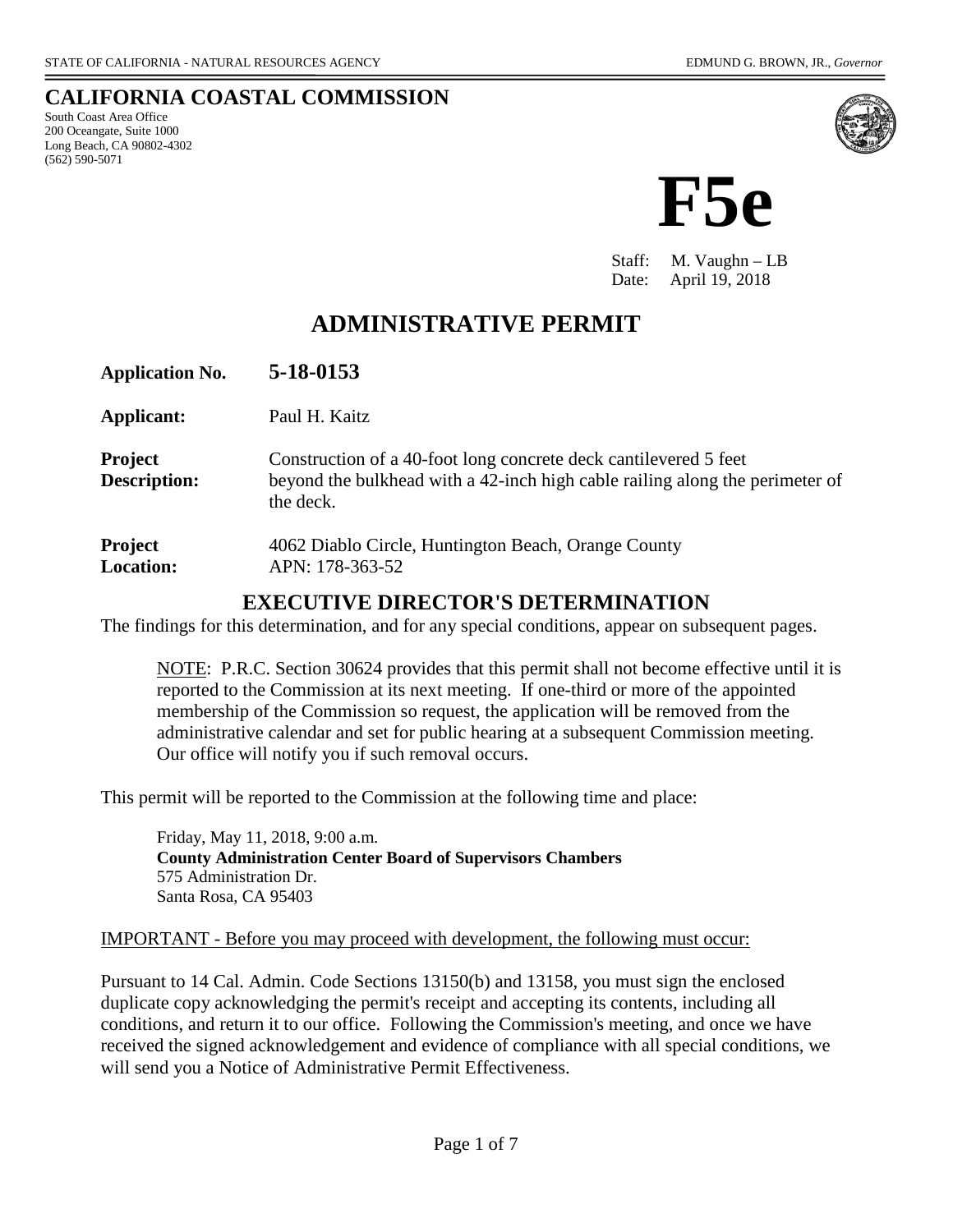#### **BEFORE YOU CAN OBTAIN ANY LOCAL PERMITS AND PROCEED WITH DEVELOPMENT, YOU MUST HAVE RECEIVED BOTH YOUR ADMINISTRATIVE PERMIT AND THE NOTICE OF PERMIT EFFECTIVENESS FROM THIS OFFICE.**

 JOHN AINSWORTH Executive Director

By: Meg Vaughn Coastal Program Analyst

# **STANDARD CONDITIONS**

This permit is granted subject to the following standard conditions:

- 1. **Notice of Receipt and Acknowledgment.** The permit is not valid and development shall not commence until a copy of the permit, signed by the permittee or authorized agent, acknowledging receipt of the permit and acceptance of the terms and conditions, is returned to the Commission office.
- 2. **Expiration.** If development has not commenced, the permit will expire two years from the date the Commission voted on the application. Development shall be pursued in a diligent manner and completed in a reasonable period of time. Application for extension of the permit must be made prior to the expiration date.
- 3. **Interpretation.** Any questions of intent or interpretation of any term or condition will be resolved by the Executive Director or the Commission.
- 4. **Assignment.** The permit may be assigned to any qualified person, provided assignee files with the Commission an affidavit accepting all terms and conditions of the permit.
- 5. **Terms and Conditions Run with the Land.** These terms and conditions shall be perpetual, and it is the intention of the Commission and the permittee to bind all future owners and possessors of the subject property to the terms and conditions.

## **SPECIAL CONDITIONS:** See pages six through seven.

# **EXECUTIVE DIRECTOR'S DETERMINATION (continued):**

The Executive Director hereby determines that the proposed development is a category of development, which, pursuant to PRC Section 30624, qualifies for approval by the Executive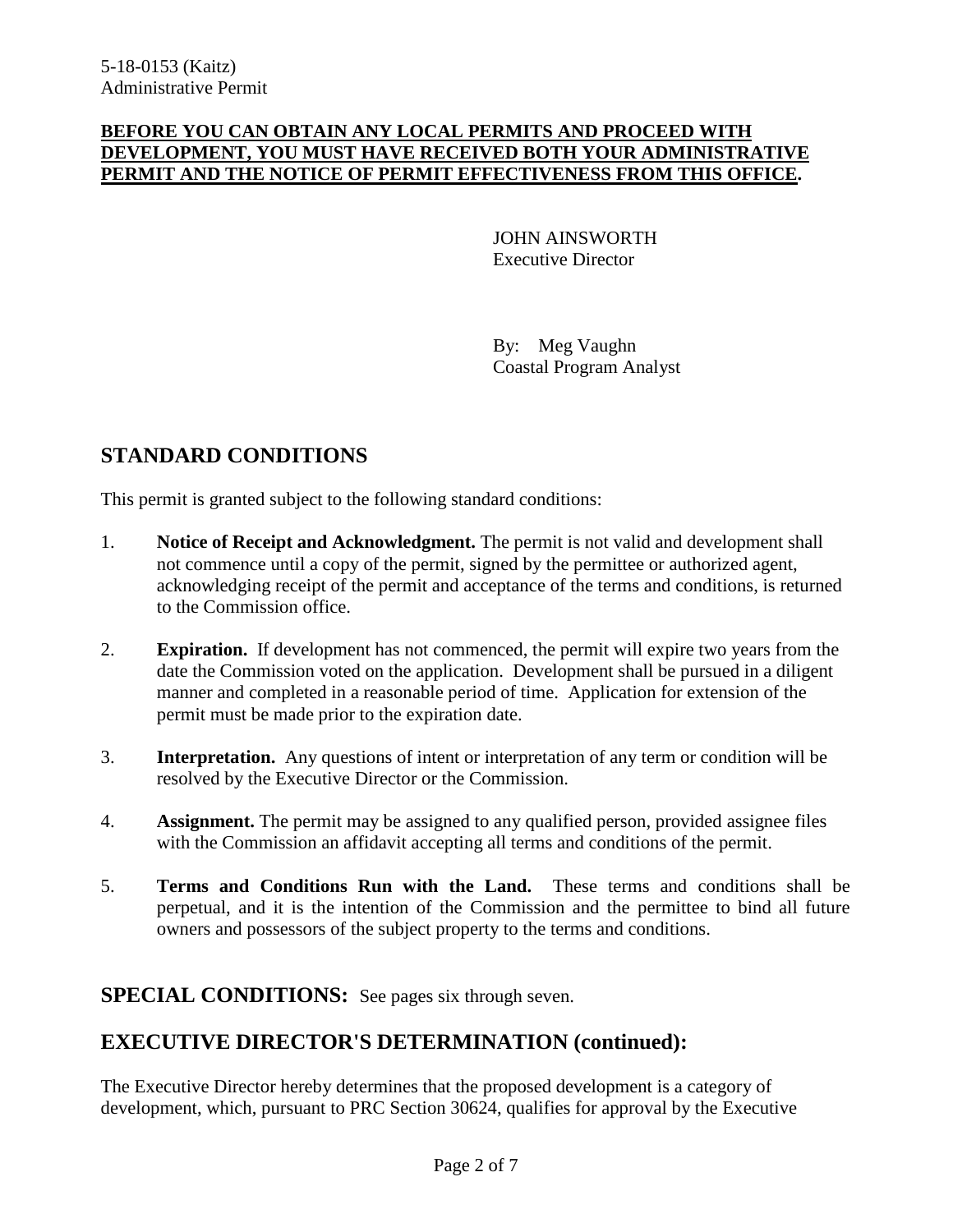Director through the issuance of an Administrative Permit. Subject to Standard and Special Conditions as attached, said development is in conformity with the provisions of Chapter 3 of the Coastal Act of 1976 and will not have any significant impacts on the environment within the meaning of the California Environmental Quality Act. If located between the nearest public road and the sea, this development is in conformity with the public access and public recreation policies of Chapter 3.

# **FINDINGS FOR EXECUTIVE DIRECTOR'S DETERMINATION**

### **A. PROJECT DESCRIPTION**

The applicants propose to construct a 40-foot long concrete deck that cantilevers 5 feet beyond the bulkhead. The proposed deck includes a 42-inch high cable railing along the perimeter of the deck. The cantilevered deck will be set back 5 feet from the extension of each of the side property lines. No cantilevered deck currently exists at the site. The project plans are attached as **Exhibit 2**. The subject site is associated with a residentially zoned, harbor front lot at 4062 Diablo Circle, in Huntington Harbour in the City of Huntington Beach (**Exhibit 1**). In December 2017, the City issued Local Coastal Development Permit No. 17-011 for construction of a two-story, 3,873 sq. ft. single-family residence with a 615 sq. ft. garage on a vacant lot.

The proposed deck will be sloped such that drainage from the deck will be directed landward to two catch basins with filtration devices and then directed via pipes to the street and the City's storm drain system. In addition, as proposed by the applicant, soaps, paints, detergents or any products containing ammonia, sodium hypochlorite, chlorinated solvents, petroleum distillates or lye will not be used on the deck, and so will not be allowed to drain into the harbor waters. During construction, construction materials will be stored on land, away from the harbor. All work will occur from the landward side of the deck. No barges or any anchoring will occur. The proposed construction will not disturb harbor waters or harbor bottom sediments. Additionally, **Special Condition 1** requires the applicant to incorporate water quality and best management practices (BMP) measures into the project during construction.

The subject site is located within the City of Huntington Beach, which has a certified Local Coastal Program (LCP). However, due to the project location seaward of the mean high tide line, the project is within an area of the Commission's retained permit jurisdiction. Nonetheless, the City's certified LCP may be used as guidance. In this area of Huntington Harbour, the water area is owned by the State but administered by the City of Huntington Beach. The land use designation at the water portion of the site is Open Space – Water (OS – W) and zoned Open Space Water Recreation. The applicant's property (the land) is designated and zoned for residential use in the certified LCP. The proposed development is consistent with the City's certified LCP, specifically with Implementation Plan Chapter 213 Open Space District, which allows private cantilevered decks abutting residential uses, and with Chapter 210, which provides standards for cantilevered decks in Huntington Harbour in the Open Space Water Recreation zone. The City of Huntington Beach reviewed the proposed plans and issued Approval-in-Concept dated 3/27/18

Most of the Huntington Harbour water frontage is developed with single-family homes on lots supported by bulkheads, many of which have cantilevered decks and boat docks over public waters, including properties adjacent to the project site. The proposed deck and railing are associated with the single-family residence permitted to be built on the applicant's property. The proposed deck is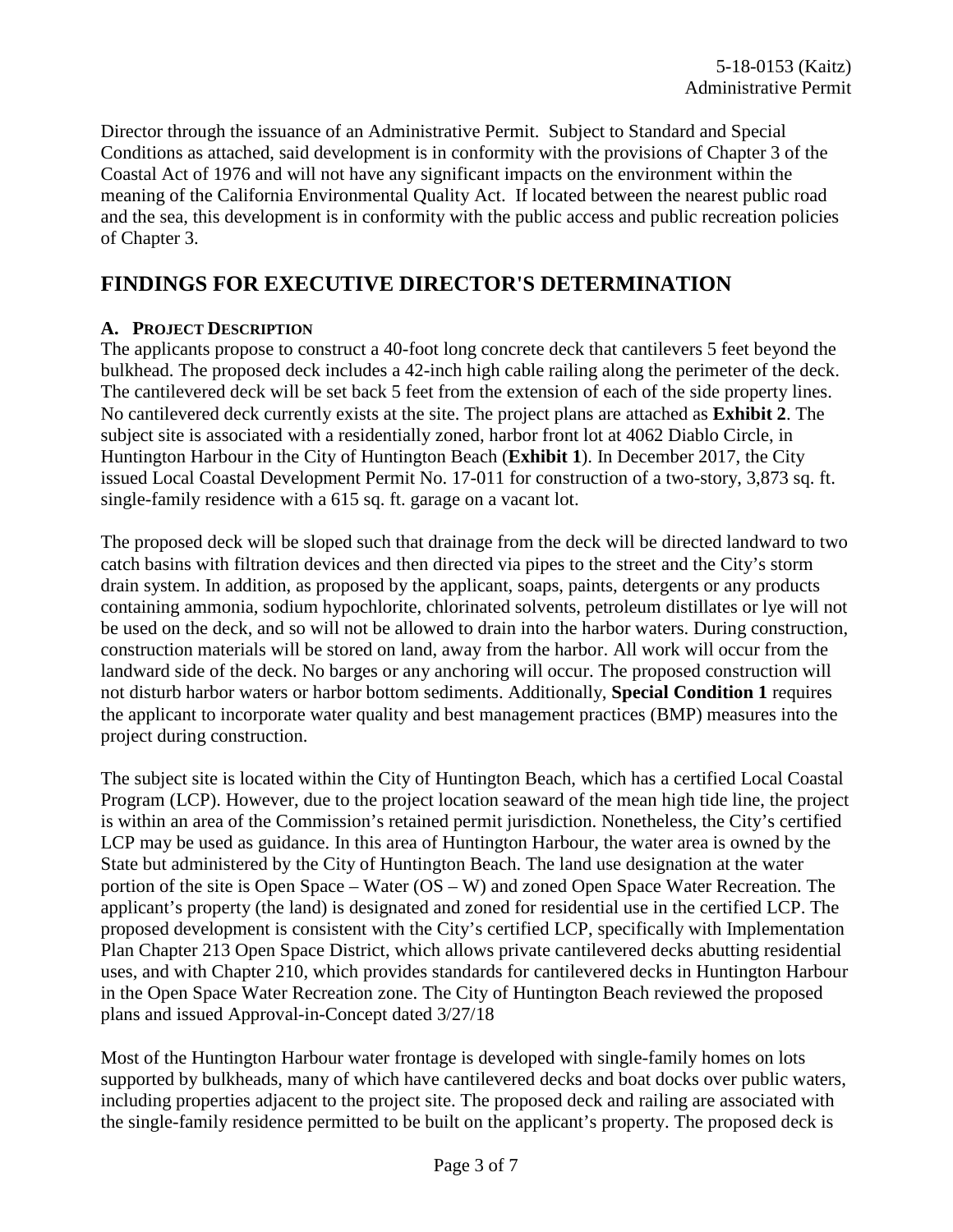similar in function to the other cantilevered decks associated with residential development within Huntington Harbour. The proposed development is consistent with past Commission actions in the area.

Although cantilevered above the water, the proposed deck would preclude the general public from utilizing the public water area underneath the deck for recreation or navigational purposes. However, there is no sandy beach area along the bulkhead; therefore, in this case, the placement of a deck cantilevered 5 feet beyond the bulkhead would not create any new impediment to shoreline public access as there is no opportunity for the public to walk in front of the bulkhead at this site or immediate area. The nearest public access in the area is the public beach approximately 200 feet south of the site at Davenport Beach Park. In addition, public beach access is also available at the sandy ocean beach at Sunset Beach, approximately one half mile west of the subject site.

The proposed development will not have any significant adverse impact on public access to the coast or to nearby recreational facilities. In this case, there is an existing significant pattern of development of 5-foot wide decks cantilevered over the bulkhead. Thus, the construction of a cantilevered deck at this site and in this location would not be establishing a new pattern of development (nor create an adverse public access condition, as previously mentioned). The Commission imposes **Special Condition 2** stating that the approval of a coastal development permit for the project does not waive any public rights or interest that exist or may exist on the property or on adjacent public waters.

The proposed deck will be cantilevered over the existing bulkhead. A Bulkhead & Cantilever Deck Condition & Coastal Hazards report (Report) was prepared for the proposed development by Streamlinewest Engineering, dated March 2018 (revised). The Report assessed the condition of the existing bulkhead and states:

*"Evaluation of the condition of the concrete superstructure (face panel) revealed that the above ground portion of the seawall appears to remain in good condition. No cracking was observed along the face panel. See Photographs 1 and 2. Since there are no indication of voids beneath the footing and the concrete superstructure does not show any signs of deterioration or damage, the existing structure appears to be in good condition and capable of supporting the proposed cantilevered deck."*

The Report further states:

*"Upon comparison of the projected sea level rise elevations for the proposed development and the site, it was determined that the proposed deck and residence will not be overtopped by tides for the design conditions (using USACE High projection for SLR and design high tide). If the extreme SLR projections were to occur, it would still take over 65 years before the design high tide begins to overtop the deck and almost 70 years before extreme SLR and the design high tide reaches the finished floor* [of the associated residence]*. See Attachment D for a table showing the projected SLR over time. Since the extreme SLR could cause coastal impacts before the end of the 75 year design period, the owner should monitor the actual rate of SLR and take corrective actions if levels are anticipated to affect the site. In order to address the potential for impacts from the extreme SLR projections, the potential to further raise the seawall was evaluated. Evaluation of the seawall and site indicate that it is*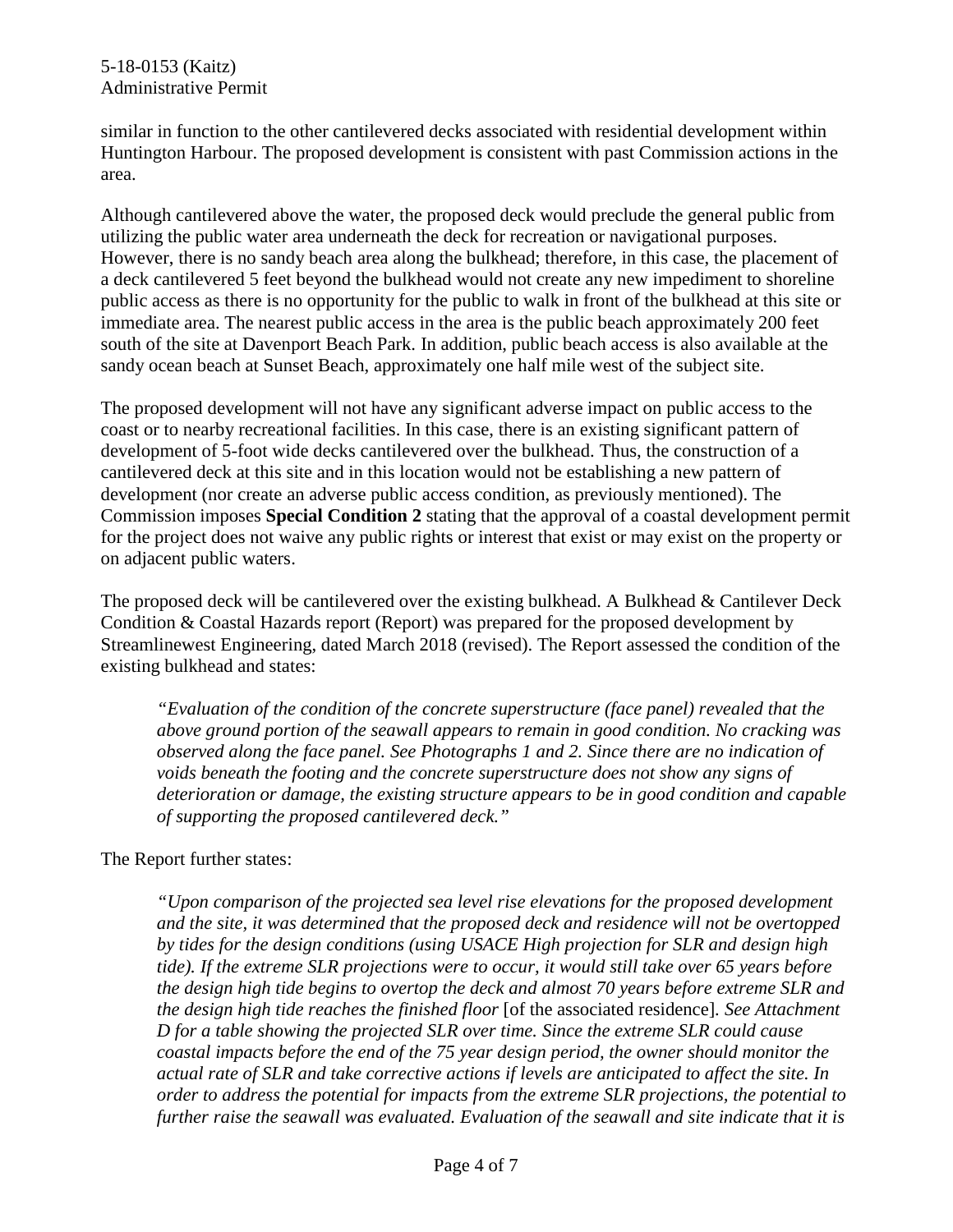*possible to raise and maintain the seawall within the existing footprint particularly if light weight construction methods like cellular concrete are utilized for backfill. Evaluations show that the seawall and associated improvements could be further raised in the future which would protect the property from high tide events well beyond the year 2100."* 

The Report also states:

*"Using the design High SLR of 4 feet by the year 2095, the base flood elevation within the harbor adjoining the property could reach an elevation of 12 feet (NAVD88). Comparing this elevation to the proposed site improvements indicates that the potential for site flooding exists if SLR continues. Upon evaluation of the seawall and site improvements, this potential future flood level including 75 years of SLR can be mitigated by the proposed adaptation measure of raising the seawall or constructing a flood wall along the cantilever deck."*

#### Finally, the Report concludes:

*"Due to the relatively low lying (near sea level) nature of the site and surrounding area, future sea level rise should be monitored for impacts and flooding that could affect the site towards the end of the end of a 75 year period. The existing residence was found to not have the proposed cantilevered deck or first floor breached by rising water levels during the design life of the structure using the USACE High SLR prediction. Only the worst case NRC 2012 Curve III prediction resulted in potential future impacts to the site. However, these impacts are not anticipated until closer to the end of a 75 year period. In order to protect the owner's investments at the site, the actual rate of sea level rise should be monitored and corrected actions taken if levels pose a threat. The potential corrective measures that have been identified can be accomplished without expanding the footprint of the structure and any future site improvements or redevelopment should be coordinated with regional efforts since much of the surrounding public and private infrastructure will be subject to the same issues."*

## **B. PUBLIC ACCESS**

As conditioned, the proposed development will not have any new adverse impact on public access to the coast or to nearby recreational facilities. Thus, as conditioned, the proposed development conforms with Sections 30210 through 30214, Sections 30220 through 30224, and 30252 of the Coastal Act.

# **C. RECREATION**

The proposed development, as conditioned, does not interfere with public recreational use of coastal resources. The proposed development, as conditioned, protects coastal areas suited for recreational activities. Therefore, the Commission finds that the proposed development, as conditioned, is in conformity with Sections 30210 through 30214 and Sections 30220 through 30223 of the Coastal Act regarding the promotion of public recreational opportunities.

# **D. WATER QUALITY**

The proposed work will be occurring on, within, or adjacent to coastal waters. The storage or placement of construction material, debris, or waste in a location where it could be discharged into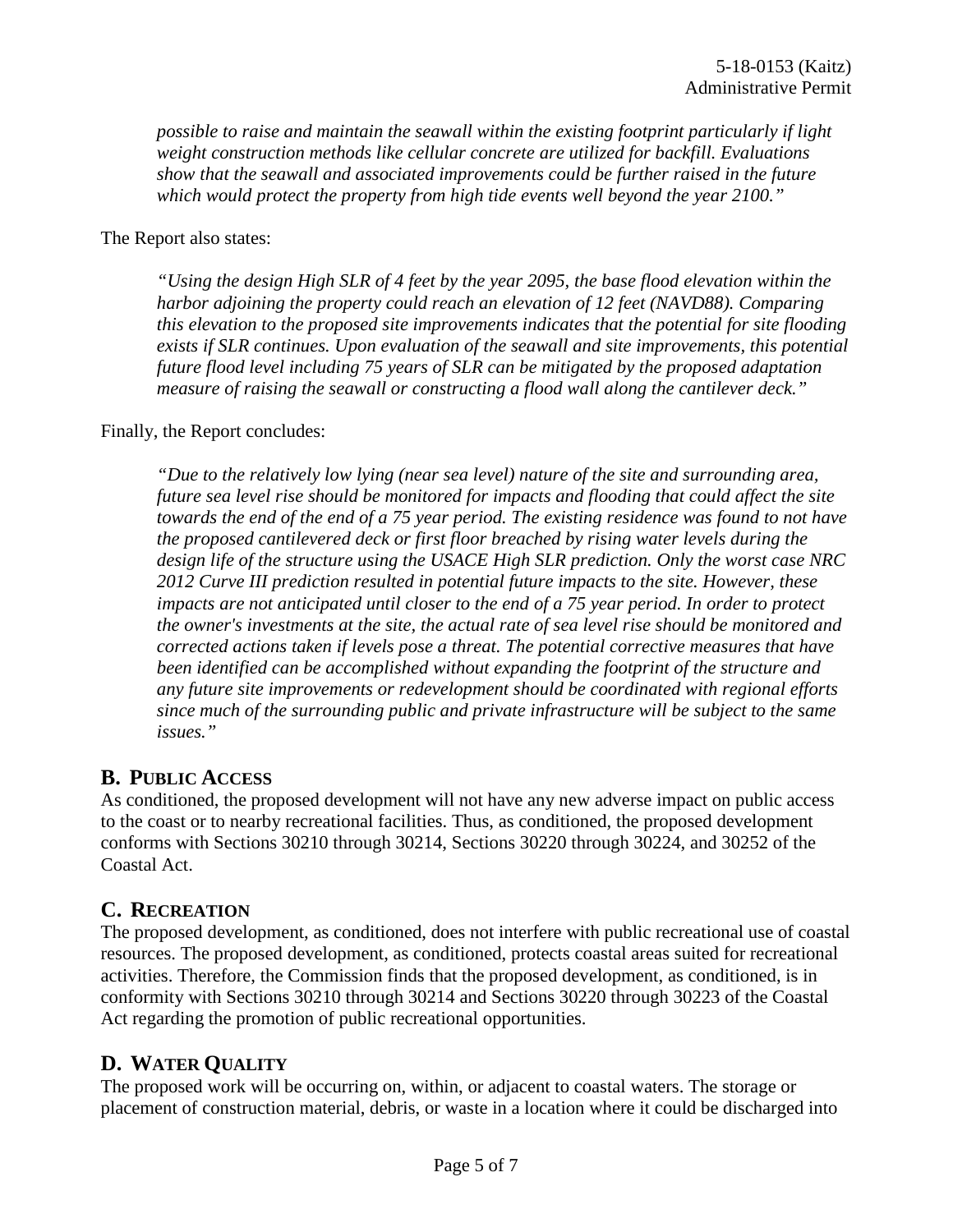coastal waters would result in an adverse effect on the marine environment. To reduce the potential for construction related impacts on water quality, the Commission imposes special conditions requiring, but not limited to, the appropriate storage and handling of construction equipment and materials to minimize the potential of pollutants to enter coastal waters. To reduce the potential for post-construction impacts to water quality the Commission requires the continued use and maintenance of post construction Best Management Practices. As conditioned, the Commission finds that the development conforms to Sections 30230 and 30231 of the Coastal Act.

# **E. LOCAL COASTAL PROGRAM**

An LCP for the City of Huntington Beach was effectively certified in March 1985. However, the proposed development is occurring within an area of the Commission's original permit jurisdiction, due to the project location seaward of the mean high tide line. Consequently, the standard of review is the Coastal Act and the City's LCP may be used as guidance. As conditioned, the proposed development is consistent with Chapter 3 policies of the Coastal Act and with the certified LCP for the area.

# **F. CALIFORNIA ENVIRONMENTAL QUALITY ACT (CEQA)**

As conditioned, there are no feasible alternatives or additional feasible mitigation measures available that would substantially lessen any significant adverse effect that the activity may have on the environment. Therefore, the Commission finds that the proposed project, as conditioned to mitigate the identified impacts, is the least environmentally damaging feasible alternative and can be found consistent with the requirements of the Coastal Act to conform to CEQA.

# **SPECIAL CONDITIONS:**

This permit is granted subject to the following special conditions:

## **1. Water Quality**

## **A. Construction Responsibilities and Debris Removal**

- (1) No demolition or construction materials, equipment, debris, or waste shall be placed or stored where it may enter sensitive habitat, receiving waters or a storm drain, or be subject to wave, wind, rain or tidal erosion and dispersion;
- (2) Any and all debris resulting from demolition or construction activities, and any remaining construction material, shall be removed from the project site within 24 hours of completion of the project;
- (3) Demolition or construction debris and sediment shall be removed from work areas each day that demolition or construction occurs to prevent the accumulation of sediment and other debris that may be discharged into coastal waters;
- (4) Machinery or construction materials not essential for project improvements will not be allowed at any time in the intertidal zone;
- (5) If turbid conditions are generated during construction a silt curtain will be utilized to control turbidity;
- (6) Floating booms will be used to contain debris discharged into coastal waters and any debris discharged will be removed as soon as possible but no later than the end of each day;